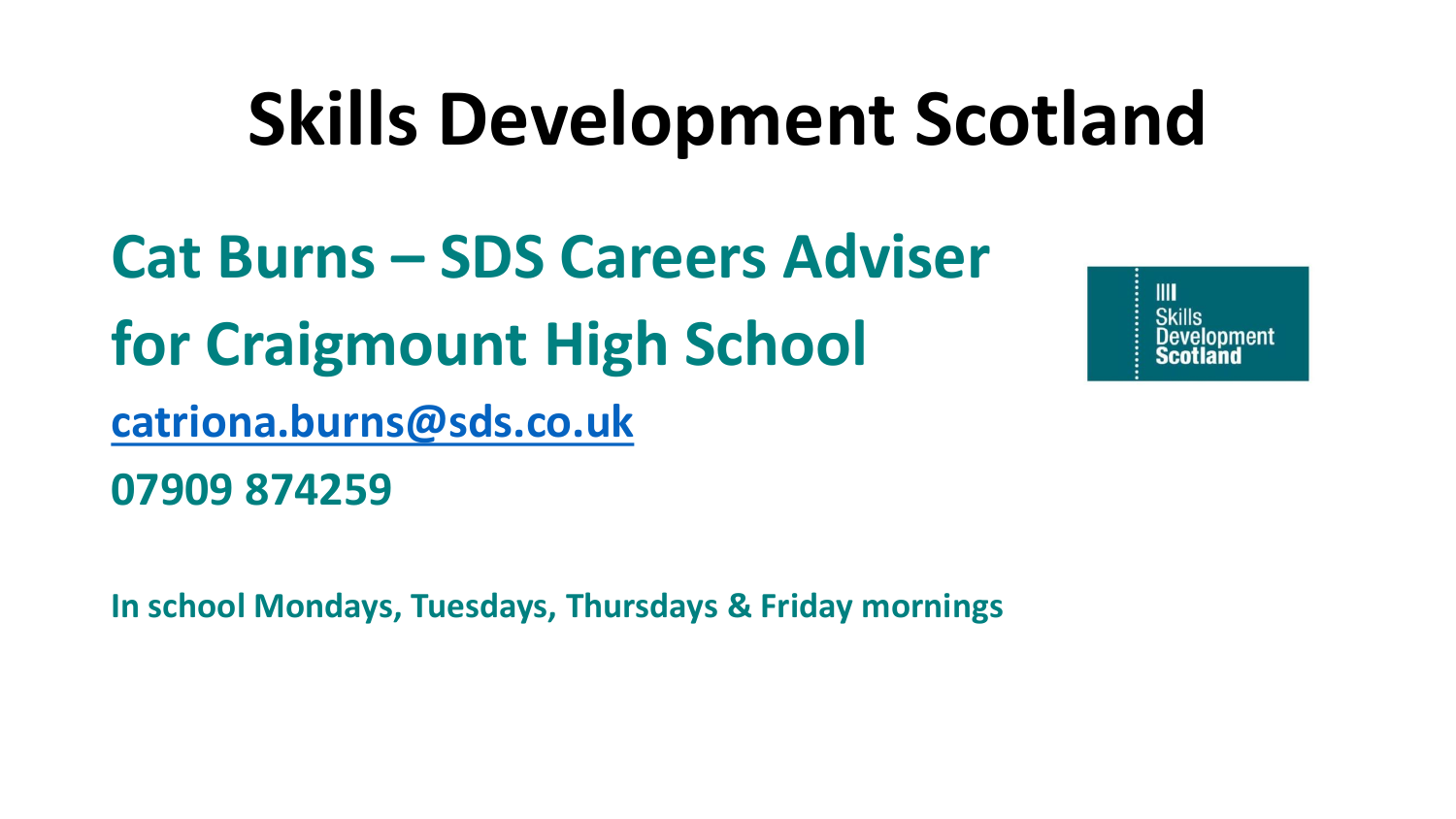## SDS service offer in school

- Group delivery in PSE to all S1, S2, S3 and S4 classes
- Option Choice appointments with S2 pupils choosing subjects for S3
- Optional appointments with S3 pupils
- Senior phase appointments in S4, S5 and S6 developing Career Management Skills in one-to-one appointments to work towards achieving positive post-school destinations
- Supporting DYW, JET and Support for Learning groups
- Assisting with applications to college and UCAS
- Promoting My World of Work and apprenticeship pathways (apprenticeships.scot)
- Allocating to the Post-School team for continued careers support, if required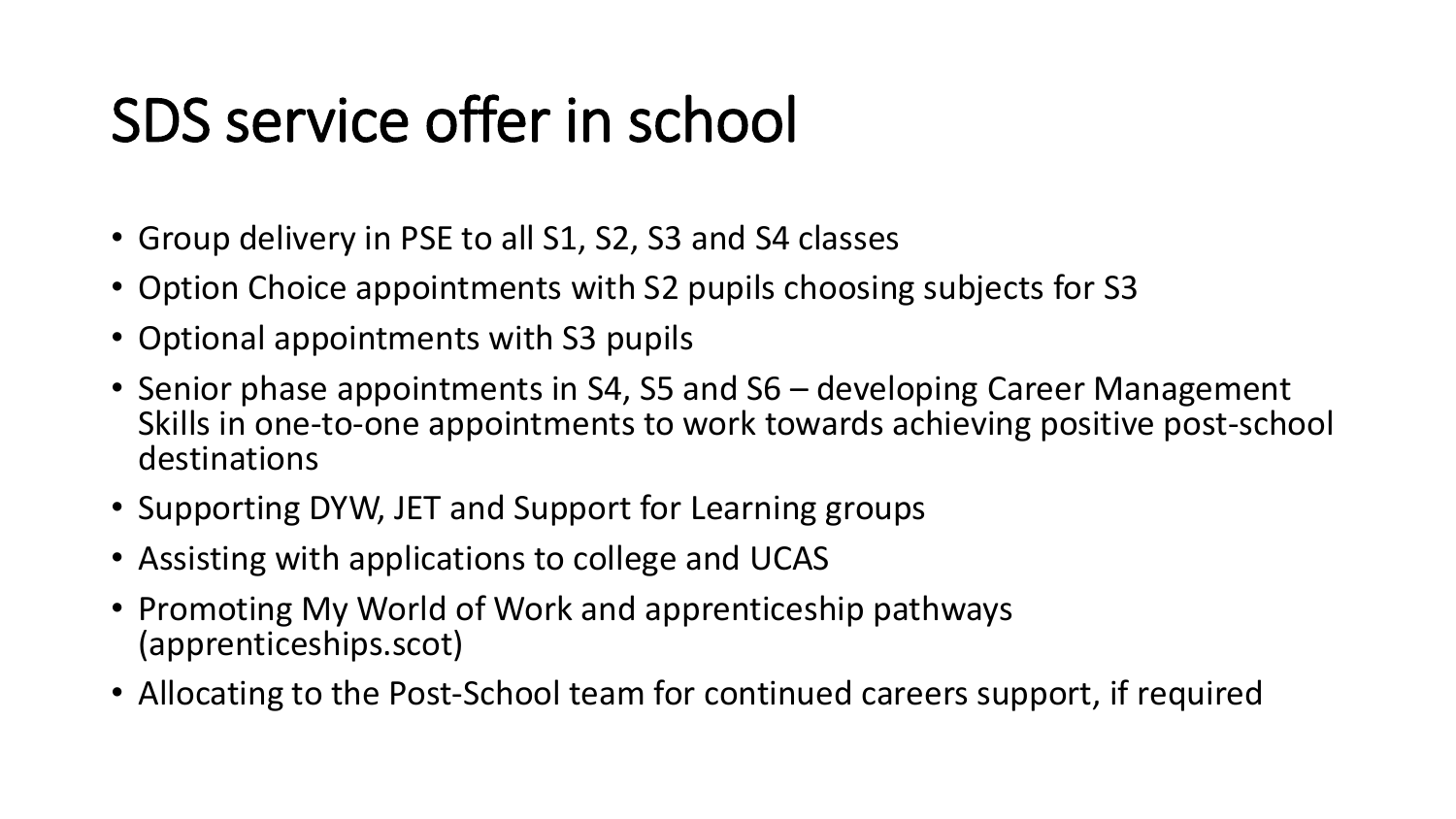## Careers support with coursing

- All S2 pupils will be offered an appointment at the first stage of choosing the subjects they will continue into senior phase
- S3 and senior phase pupils can ask their Guidance Teacher to refer them for careers support and subject choice discussion
- In appointments we may:
- Look at job profiles on My World of Work
- Use the option choice tool on My World of Work
- Review entry requirements for university, college and apprenticeships…
- …to check for specific subjects and qualifications required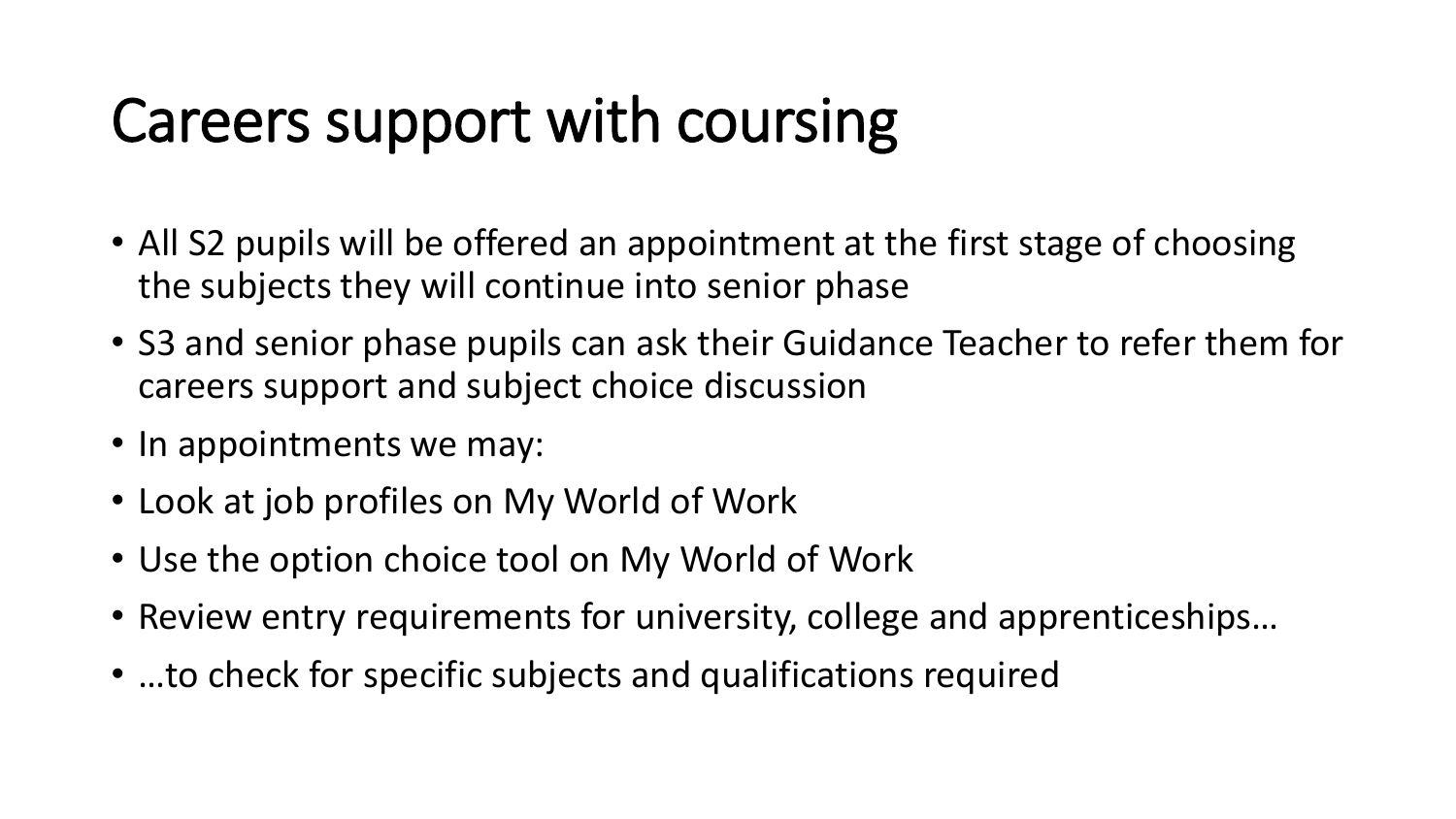# **Career Management Skills**

These are the skills you need to make your career a success.

Your SDS Careers Adviser is just one of the people who can help you develop these skills.

Some of them you'll have already – just by being you!



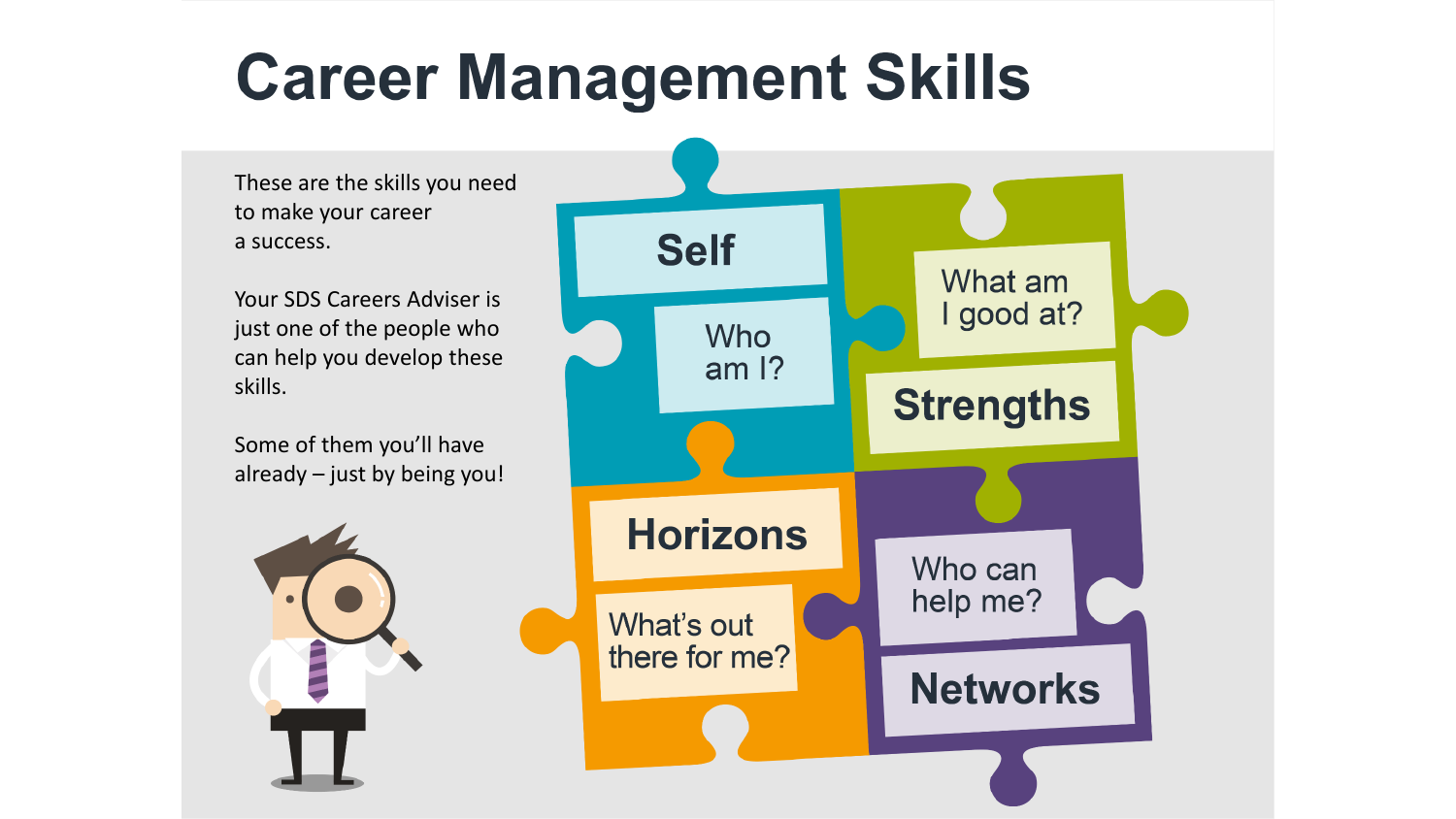# www.myworldofwork.co.uk

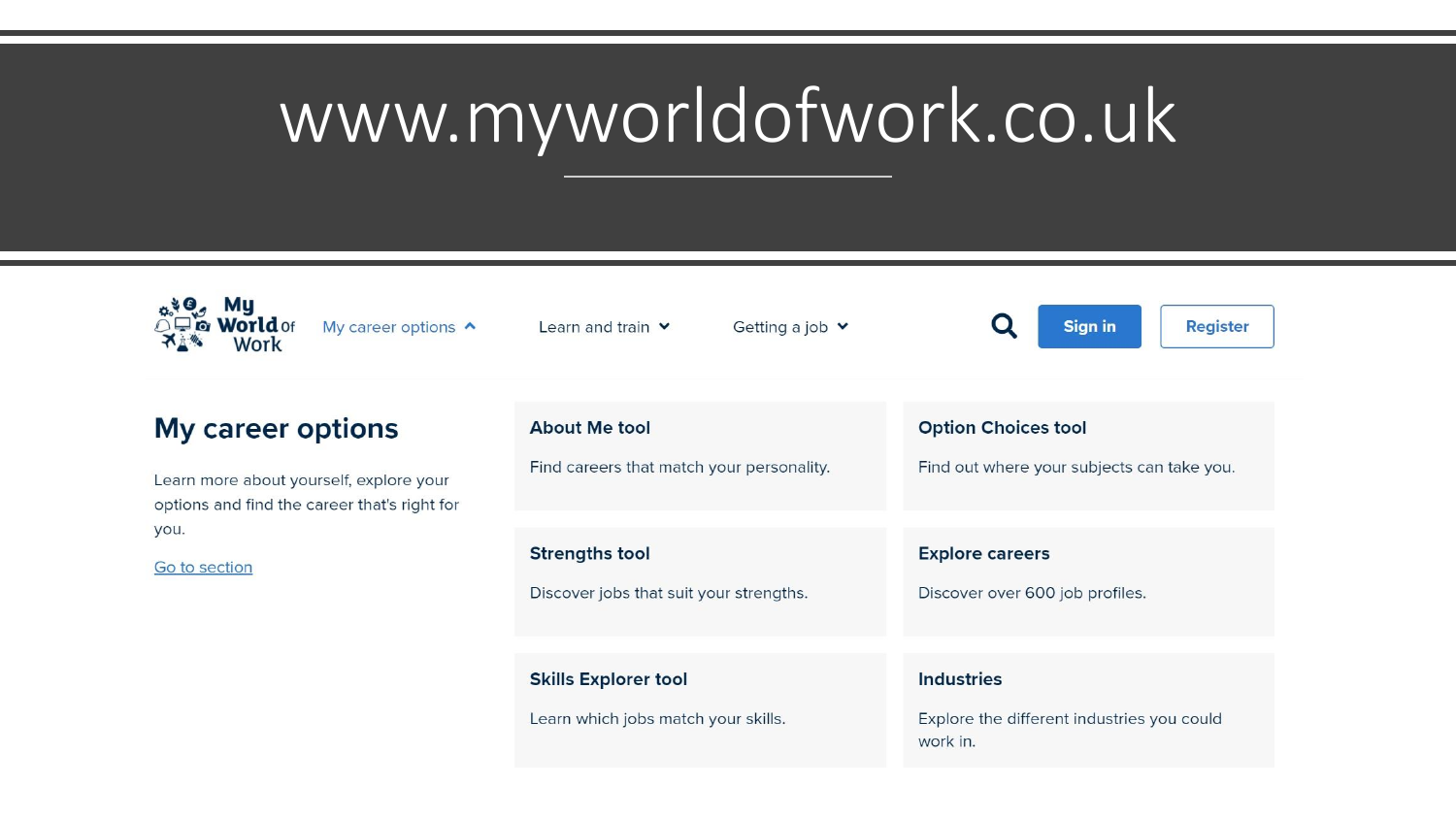#### WELCOME TO DYW SCOTLAND

.....

Transforming how businesses and education engage.

Developing the Young Workforce (DYW) is the Scottish Government's Youth Employment strategy to better prepare young people for the world of work.

The employer-led Developing the Young Workforce Regional Groups set up across Scotland are connecting employers with education.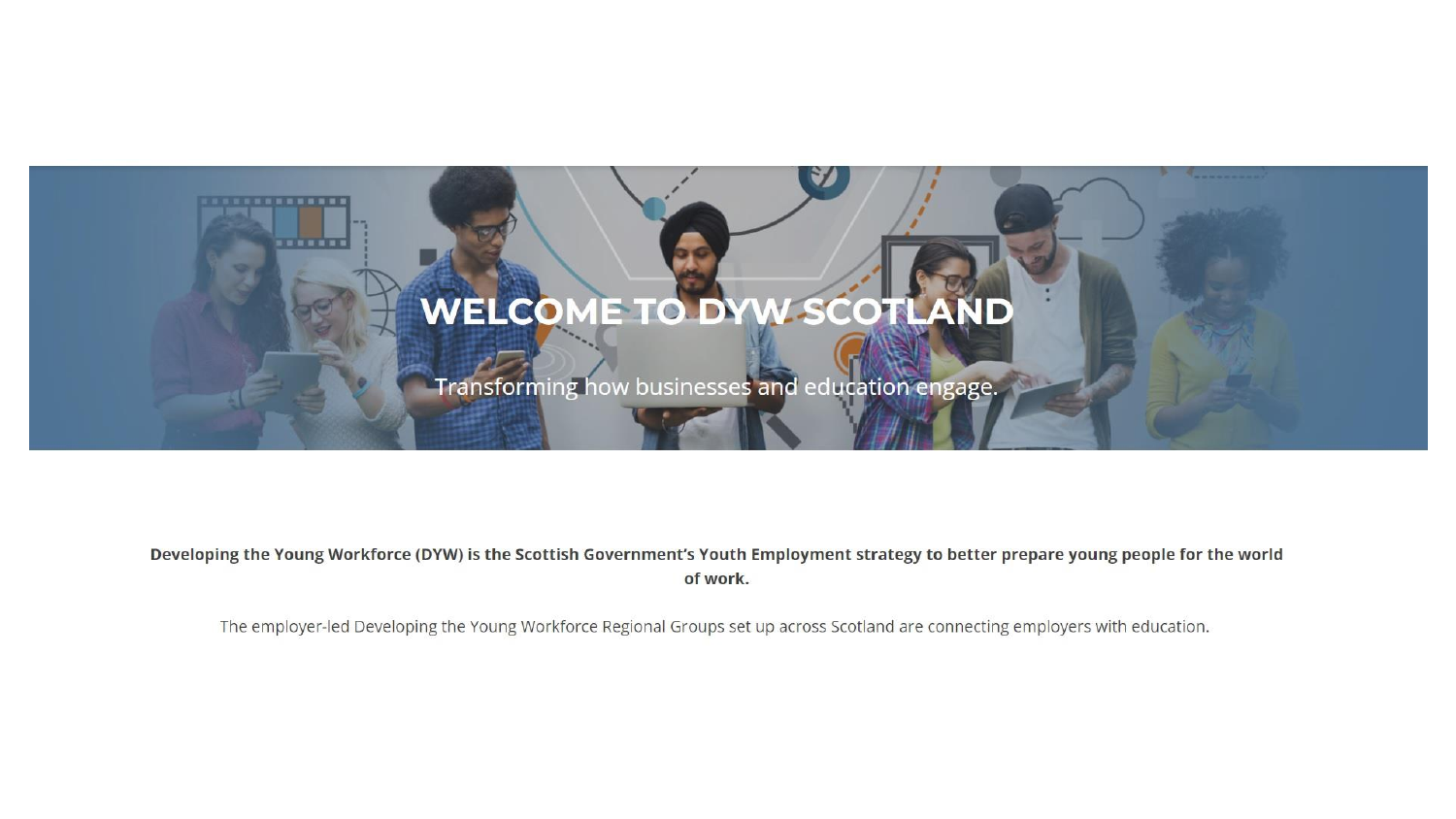#### **Employment by Qualification Scotland 2014 - 2024**

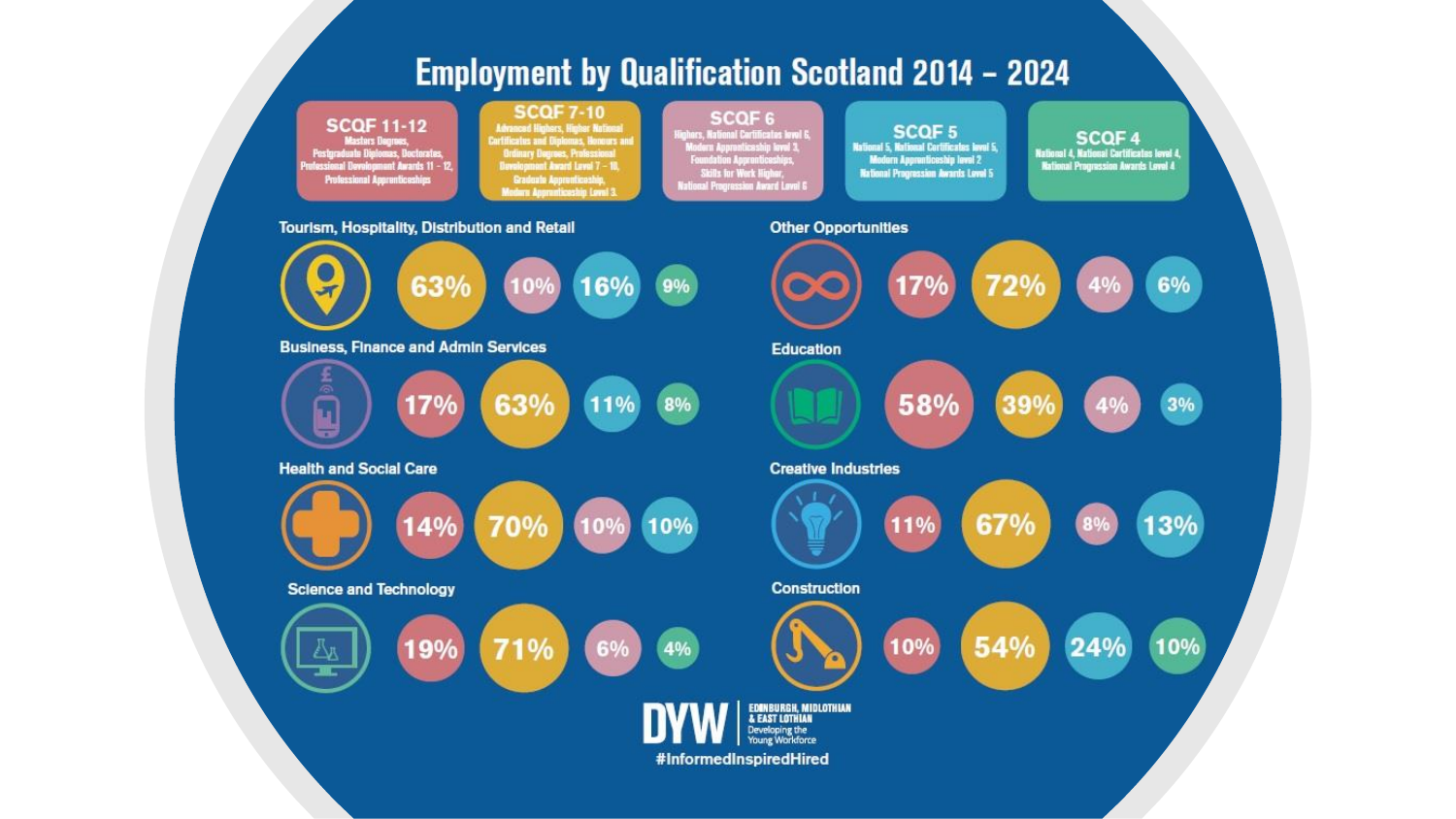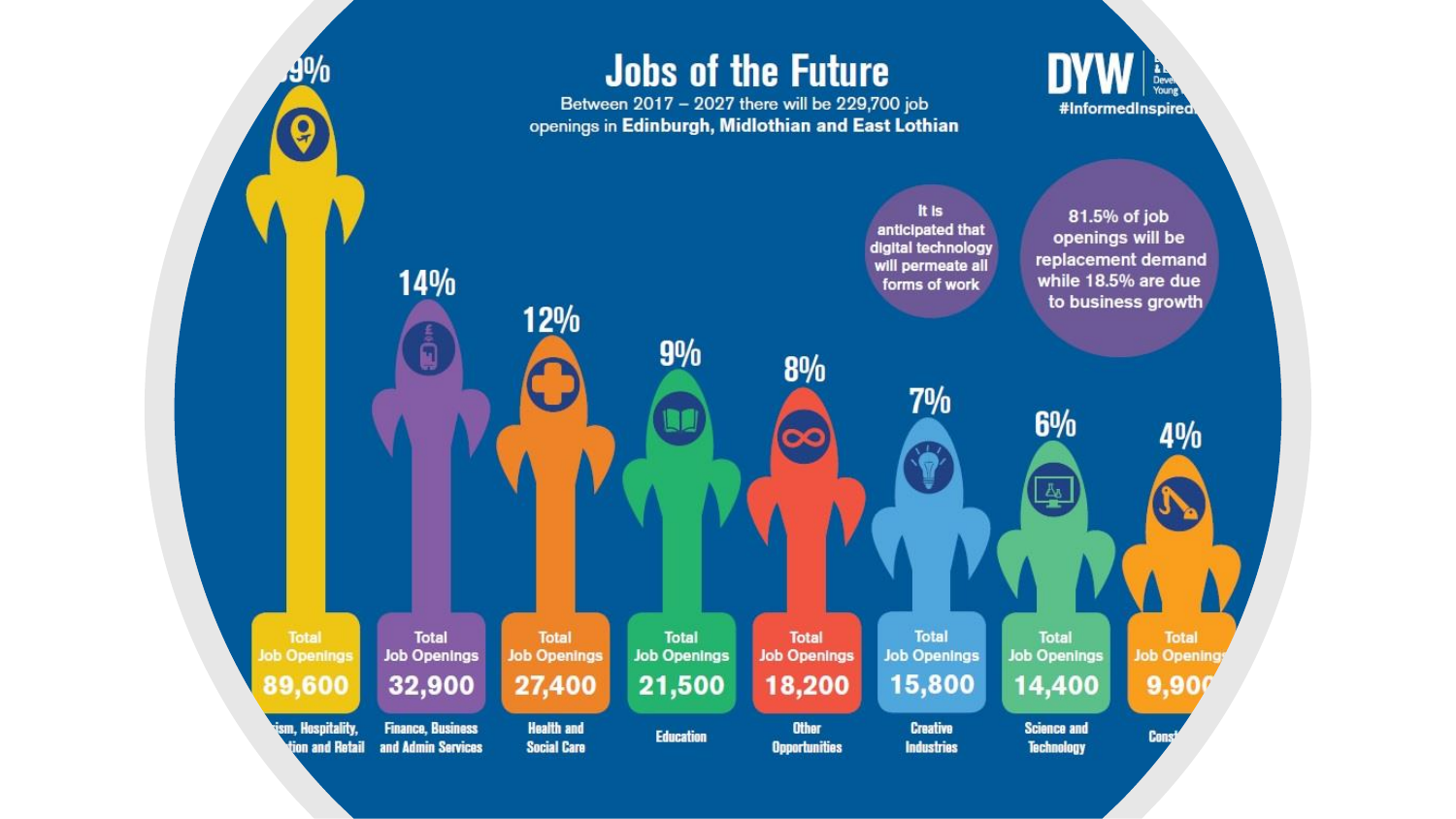### **Skills for the Future**

Timeless skills creating adaptive learners and promoting success in whatever the future brings

**Gr** 

O **K COMPA** 

**Denoted Thinking<br>
Encommunicating Innovation**<br> **Encontracting Innovation**<br> **Encontracting Intelligence** E Communicating **Innovation**<br>**E** Social Intelligence **LEARN NOW** Integrity Leading Self-Management Making **Focussing & Creativity Curiosity** Collaborating **Sense**